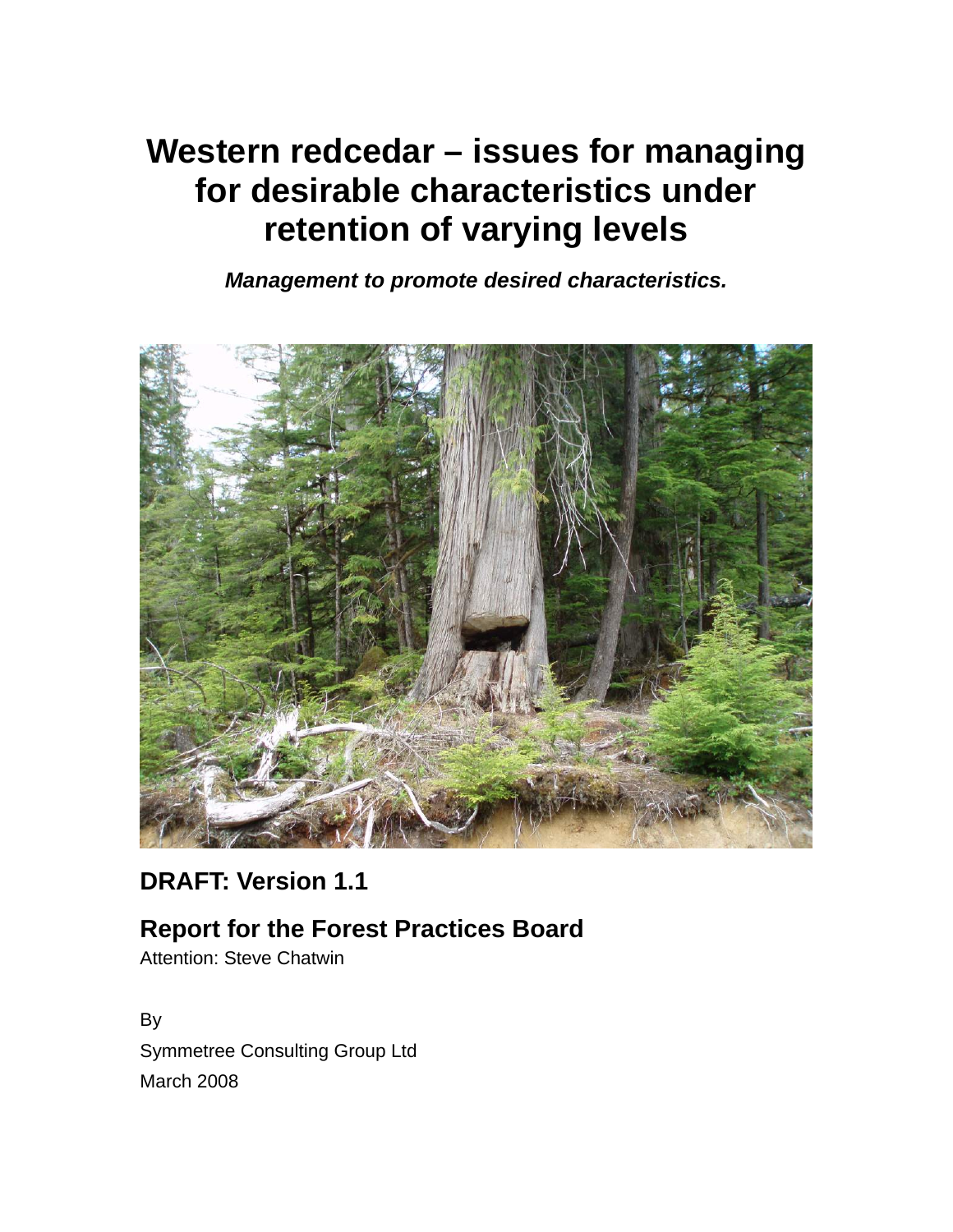# Table of Contents

| What would constitute a regime that promotes desired relatively clear wood and few |  |
|------------------------------------------------------------------------------------|--|
|                                                                                    |  |
| What happens when redcedar grows in mixed stands with faster growing species? 9    |  |
| What is the likely future trajectory for high retention partial cut stands?        |  |
|                                                                                    |  |
|                                                                                    |  |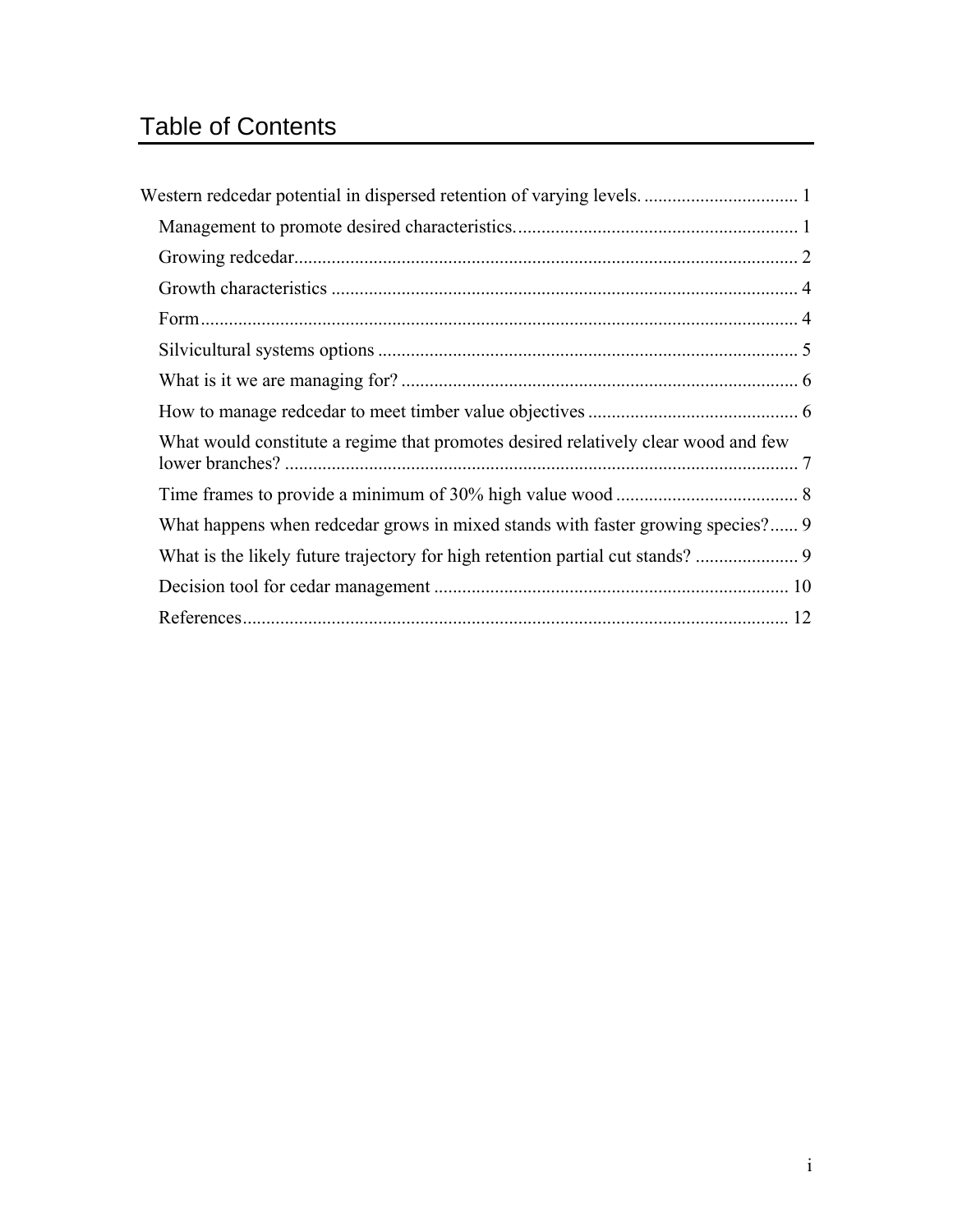# **Western redcedar potential in dispersed retention of varying levels<sup>1</sup> .**

# *Management to promote desired characteristics.*

Western redcedar has many desirable characteristics. To some extent forest management has the ability to promote densities and shade levels that can promote or detract from those desirable characteristics. The Forest Practices Board in a special investigation on partial harvesting on the BC Coast found relatively high levels of residual stocking and limited planting of redcedar over their study area (Forest Practices Board, 2007). The question of whether the approaches assessed were conducive to the promotion of desired characteristics was raised. What follows is a discussion of what constitutes desirable attributes of redcedar and what management practices and silvicultural regimes are suited to achieving those characteristics. As a byproduct, regimes or strategies that do not promote the desired characteristics will be identified as well.

## **What makes western cedar unique and in many cases valuable:**

### **Durability and appearance**

 $\overline{a}$ 

Western redcedar is often sought after for its excellent durability and aesthetic appearance. First Nations refer to it as the Tree of Life for the myriad of uses it provides.



**Figure 1. Examples of the use of clear redcedar - Black Bear Mask<sup>2</sup> and a cedar lined sauna.** 

 $<sup>1</sup>$  This review can be considered as background material for discussion on the suitability of high levels of</sup> dispersed retention and the long term management of redcedar.

<sup>&</sup>lt;sup>2</sup> http://www.hickerphoto.com/indian-masks-7780-pictures.htm - A black bear mask carved by Stan C Hunt on Northern Vancouver Island and on display at Just Art Gallery in Port McNeill.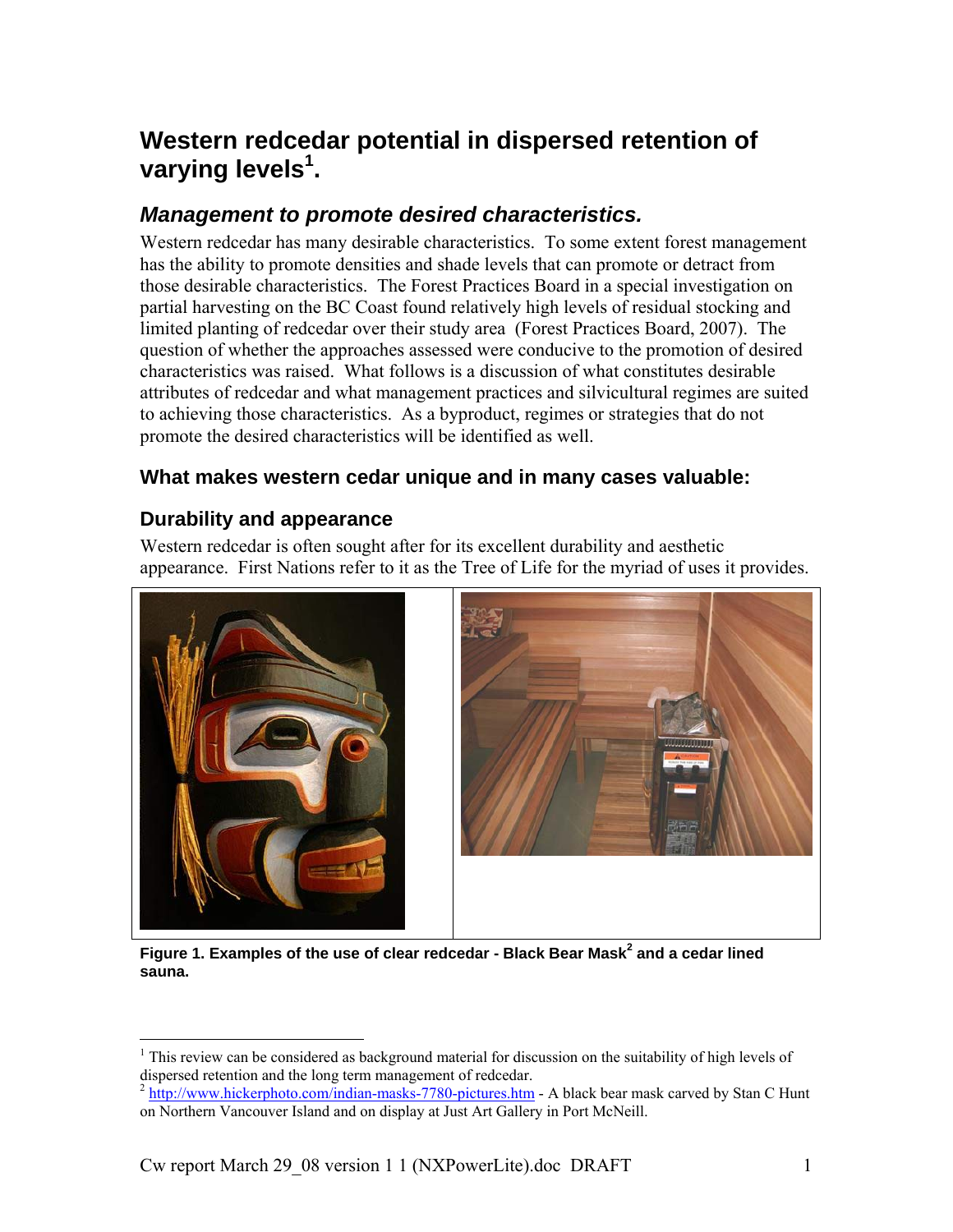Clark et al,  $(2004)^3$  report the total export value of western red-cedar products in British Columbia is \$750 million. Much of this value is based on its natural durability, which is not fully understood. Durability was originally found associated with old growth redcedar heartwood and was attributed to naturally-occurring fungitoxic compounds particularly ß- and γ-thujaplicin.

Durability of second growth wood is not well understood. Products from second growth when grown over the relatively short rotations as indicated in most Timber Supply Analyses (e.g., 80 to 120 years) may not allow the buildup of the fungitoxic compounds that provide the desired durability. Presently there are more than 12 million redcedar seedlings planted in BC every year, their resistance to heart rot and long term durability are not known (Clark et al 2004). Therefore even with active management the desired durability may not occur without extended rotations.

The aesthetic quality of redcedar is often derived from its reddish color, grain pattern and wood free from knots. Similar to the issues on durability second growth redcedar will often have reduced heartwood and have limited clear wood unless managed specifically to create these desired characteristics of grain and color.



**Figure 2. Cedar bolts to be used for shingles or shakes. Note the retention of redcedar in the group behind. Second growth trees will not have the characteristics of these large old trees, no matter how they are grown, unless rotations are lengthened.** 

# *Growing redcedar*

Western redcedar grows along the Pacific Coast from Northern California to Alaska. In British Columbia it grows mainly in the Interior Cedar Hemlock and Coastal Western Hemlock biogeoclimatic zones. It grows over a range of soil moisture and nutrient conditions. While it will grow on low moisture and nutrient sites, best growth is found on wetter and richer sites $4<sup>4</sup>$ .

 $\frac{3}{3}$  http://www.for.gov.bc.ca/hfd/library/FIA/2004/FSP\_R04-013c.pdf  $\frac{4}{3}$  http://tecture.gov.bc.ca/hfd/library/FIA/2004/FSP\_R04-013c.pdf

http://testwww.for.gov.bc.ca/hfp/compendium/WesternRedcedar.htm#rangeAmplitude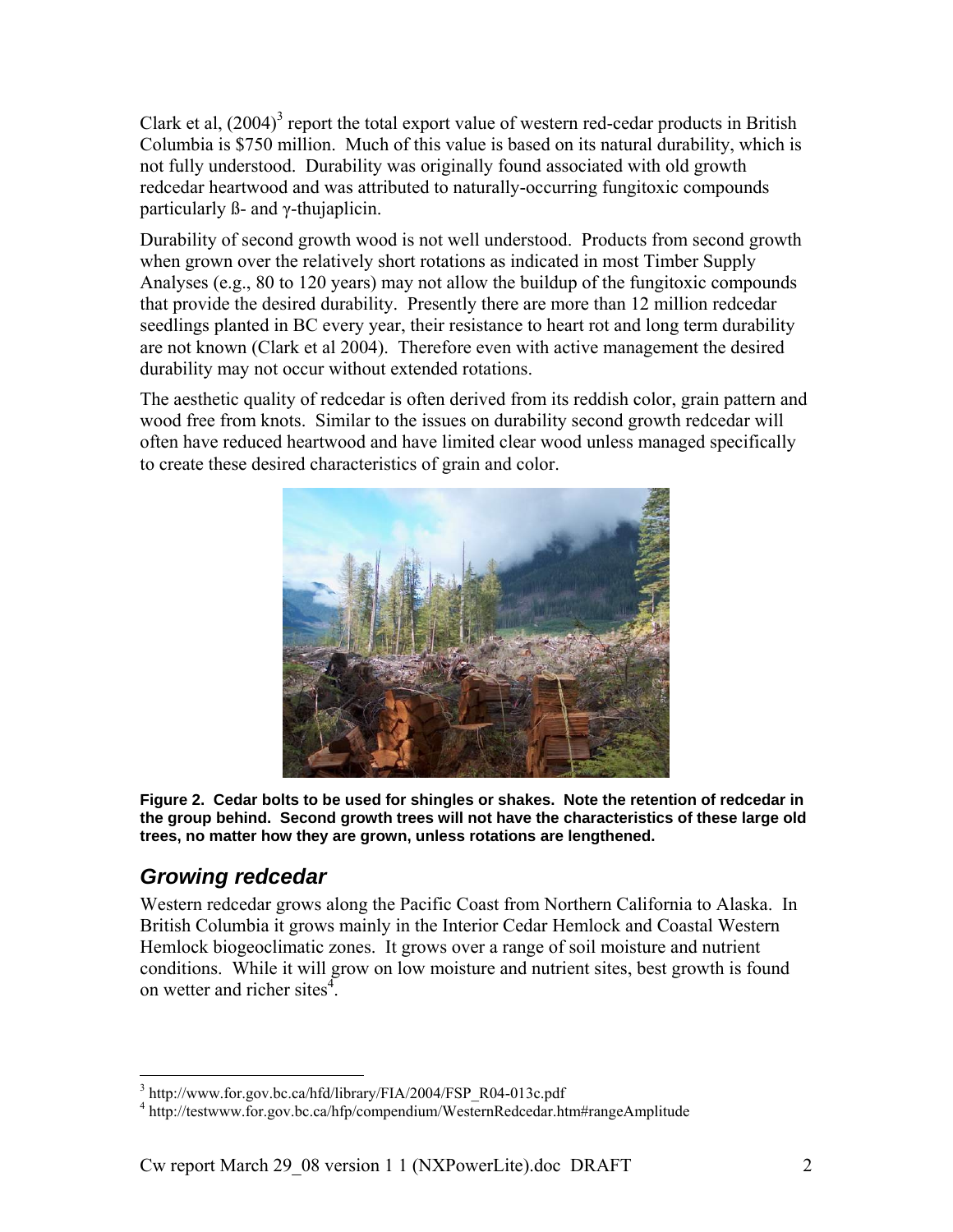

**Figure 3. Geographic location Redcedar in BC and its ecological amplitude. Table 1 Example Site Indices for Redcedar on a range of North Coast sites<sup>5</sup>**

| <b>Site Series Summary</b> |               |                                   |                |                    |                        |                 |  |
|----------------------------|---------------|-----------------------------------|----------------|--------------------|------------------------|-----------------|--|
| <b>BGC</b>                 | Site          |                                   |                |                    |                        | <b>Standard</b> |  |
| Unit                       | <b>Series</b> | <b>Site Association</b>           | <b>Species</b> | <b>Sample Size</b> | <b>Mean Site Index</b> | Error           |  |
|                            |               |                                   |                |                    |                        |                 |  |
| CWH <sub>vh2</sub>         | 01            | CwHw - Salal                      | Ba             |                    | 16.0                   |                 |  |
| CWHvh <sub>2</sub>         | 01            | <b>CwHw - Salal</b>               | Сw             | 7                  | 19.7                   | 0.8             |  |
| CWH <sub>vh2</sub>         | 01            | CwHw - Salal                      | Hw             |                    | 20.0                   |                 |  |
| CWH <sub>vh2</sub>         | 01            | CwHw - Salal                      | PI             |                    | 20.0                   |                 |  |
| CWH <sub>vh2</sub>         | 01            | CwHw - Salal - Prince Rupert      | Ss             |                    | 16.0                   |                 |  |
| CWH <sub>vh2</sub>         | 01            | CwHw - Salal - Vancouver          | Ss             |                    | 20.0                   |                 |  |
| CWH <sub>vh2</sub>         | 01            | CwHw - Salal                      | Yc             |                    | 16.0                   |                 |  |
| CWH <sub>vh2</sub>         | 04            | HwSs - Lanky moss                 | Ba             | 33                 | 27.3                   |                 |  |
| CWHvh <sub>2</sub>         | 04            | <b>HwSs - Lanky moss</b>          | Cw             | 20                 | 22.8                   |                 |  |
| CWH <sub>vh2</sub>         | 04            | HwSs - Lanky moss                 | Hw             | 43                 | 27.0                   |                 |  |
| CWH <sub>vh2</sub>         | 04            | HwSs - Lanky moss                 | Ss             | 43                 | 31.6                   |                 |  |
| CWH <sub>vh2</sub>         | 05            | CwSs - Sword fern                 | Ba             |                    | 24.0                   |                 |  |
| CWHvh <sub>2</sub>         | 05            | CwSs - Sword fern                 | Cw             |                    | 24.0                   |                 |  |
| CWH <sub>vh2</sub>         | 05            | CwSs - Sword fern                 | Hw             |                    | 24.0                   |                 |  |
| CWH <sub>vh2</sub>         | 05            | CwSs - Sword fern                 | Ss             |                    | 28.0                   |                 |  |
| CWHvh <sub>2</sub>         | 11            | CwYc - Goldthread                 | Cw             |                    | 12.0                   |                 |  |
| CWHvh <sub>2</sub>         | 11            | CwYc - Goldthread                 | Hw             |                    | 16.0                   |                 |  |
| CWH <sub>vh2</sub>         | 11            | CwYc - Goldthread                 | PI             |                    | 16.0                   |                 |  |
| CWHvh <sub>2</sub>         | 11            | CwYc - Goldthread - Vancouver     | Yc             |                    | 8.0                    |                 |  |
| CWH <sub>vh2</sub>         | 11            | CwYc - Goldthread - Prince Rupert | Yc             |                    | 12.0                   |                 |  |

Growth potential as indicated by Site Index at Breast Height age 50 for the range of growing sites on the BC coast ranges from 8 to 24 meters depending upon site<sup>5</sup>. The site series shown above were sampled during the Forest Practices Board Special Investigation

 5 Site Index Estimates by Site Series found at:

http://www.for.gov.bc.ca/hre/sibec/reports/sisuBybgcUnit2007.xls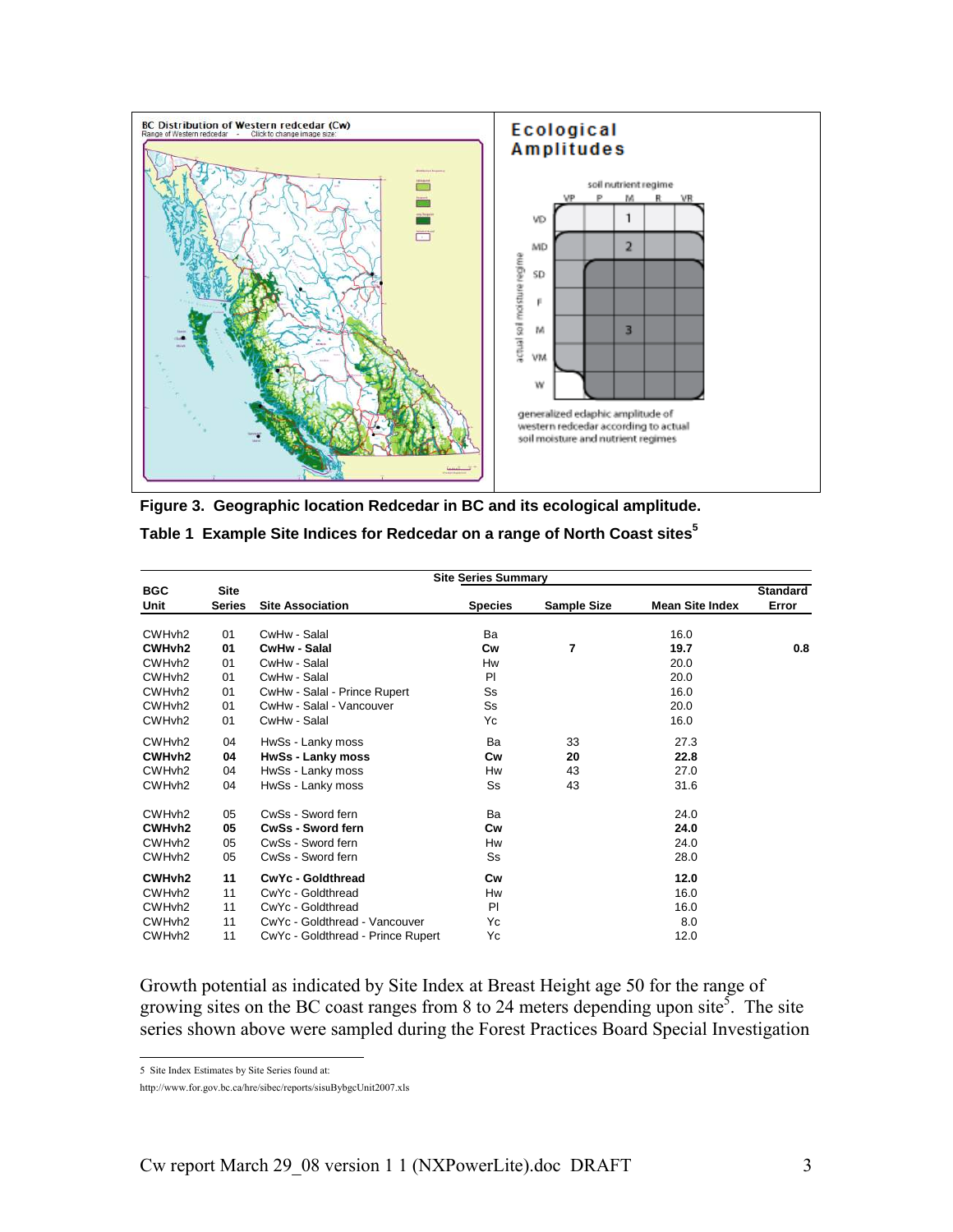on dispersed harvesting. In all cases growth potential is somewhat less for redcedar than for the best species as identified for that site series. Thus cedar if grown using evenaged management with the associated species would form part of the intermediate and codominant layers (site series 1, 5 and 11) and likely an intermediate in site series 04 which is slightly drier than zonal in this wet subzone.

# *Growth characteristics*

## **Reproduction and early growth**

Western redcedar reproduces from seed as well as vegetatively by layering. Three types of vegetative reproduction occur, roots emerge from branches that touch the ground, fallen branches form roots and by the development of branches into stems from fallen trees. Germination and survival from seed is best on disturbed mineral soil substrates, unlike western hemlock that flourishes on decaying wood and organic substrates (Burns and Honkala, 1990).

## **Regeneration in partial harvest areas logged by helicopter**

Partial harvesting in remote areas on the BC Coast is often done by helicopter and constituted the entire sample for the Forest Practices Board Special investigation (Forest Practices Board, 2007). Due to the aerial removal by the helicopter there is virtually no soil disturbance. This results in regeneration of redcedar mainly through vegetative reproduction. The incidence of fungal rot in vegetative regeneration is considered an issue for long-term value (Weetman et al 1988).

Planting is an option that would help minimize rot. However deer browsing of planted seedlings is a considerable issue throughout the BC coast and especially on the Queen Charlotte Islands. Options to manage deer browse are effective but are expensive. Present research indicates there may be genetic characteristics that reduce desirability for browsing (Russell, 2006 as cited by Klinka and Brisco, 2007). With future research and development this may allow for more cost effective artificial regeneration of redcedar.

# *Form*

Western redcedar has the ability to survive and grow in low light conditions found in many old forest types (Klinka et al, 2000). When redcedar remains in the subcanopy, as it does with small gap partial cutting, it maintains its lower branches and has increased taper. This also occurs when it is grown in the open, holding it branches to the ground (Figure 4).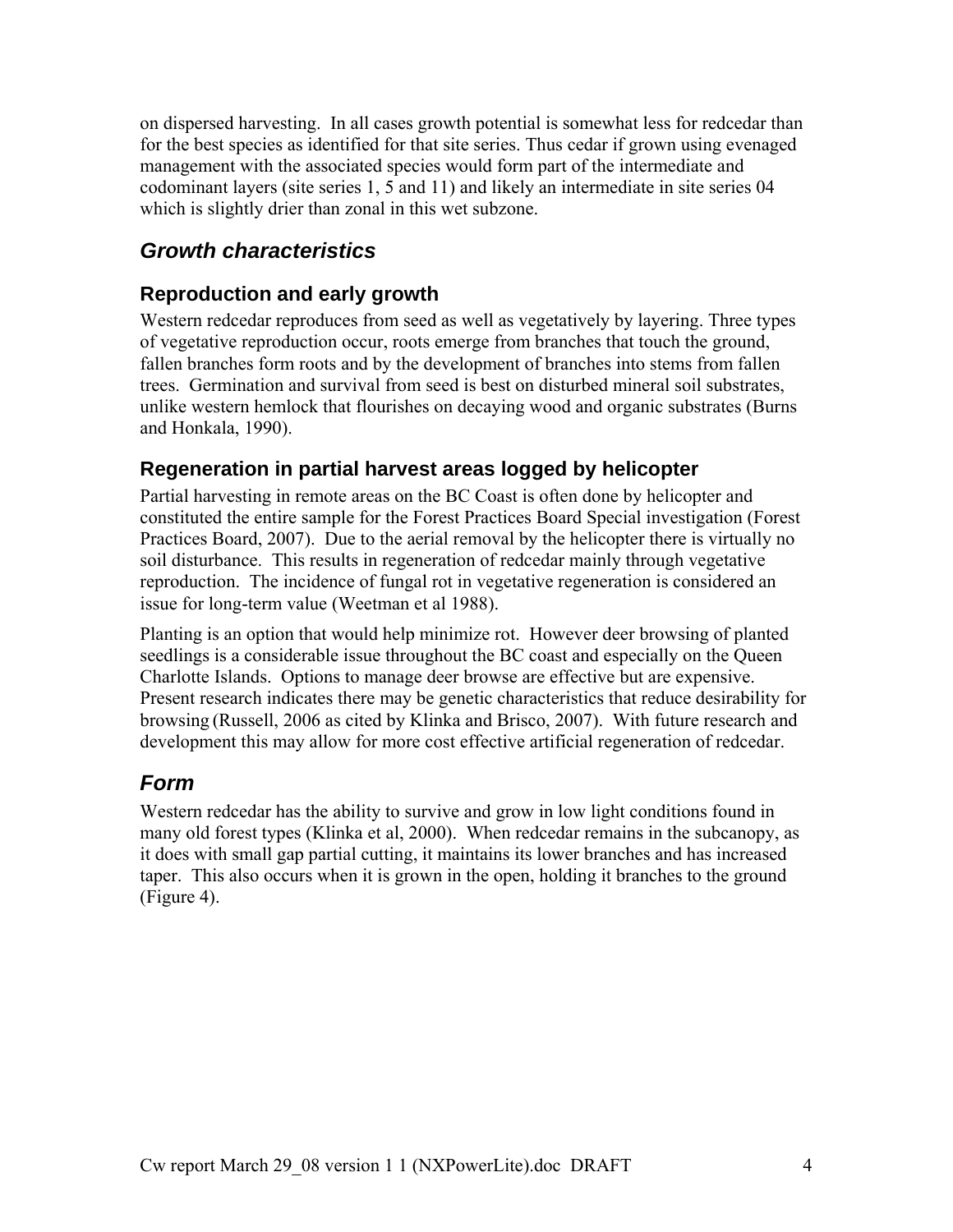

**Figure 4. Note the wide low crown extending to the ground in the understory redcedar. Also note the size and longevity of branches in an open grown redcedar on the right. This form does not promote the growth of clear wood or the creation of Monumental Cedar characteristics desired by many coastal First Nations.** 

# *Silvicultural systems options*

Due to the high shade tolerance of redcedar it has the ability to grow within a range of overstory conditions and therefore a range of silvicultural system options are available. The key then is what characteristics are we are trying to produce through management.

Traditional silvicultural systems are based on regeneration objectives. Even aged systems promote a single age class or cohort that regenerates over a relatively short period. To maximize growth of the cohort, where overstory trees were left to promote regeneration, they are removed once it is established. The size of opening created is usually large enough for full expression of growth, i.e., it is not light limited. Group and open dispersed retention systems fit within this approach.

Uneven aged management traditionally has two main approaches, group and single tree selection.

- Group selection creates gaps or small openings (often from 0.1 to 0.25 ha) within a managed area allowing for a matrix of different age classes in each of the gaps over time. This approach is essentially even age management on a smaller scale.
- Single tree selection is a system that promotes continuous forest cover and requires trees to grow in an understory position. The size of the opening and the amount of overstory retained is a balancing act between growth of overstory trees of all sizes and the ability for recruitment and growth in the regeneration layer.

Other non-silvicultural system options occur where a limited number of trees are removed and the stand remains fully stocked with no regeneration objective. These harvest entries (non silvicultural systems) leave the stand in a condition that can provide for a range of non-timber objectives providing an opportunity to obtain some volume and value from the stand. Due to the lack of regeneration, these entries are not necessarily sustainable for timber without additional harvest entries. If done in a way that removes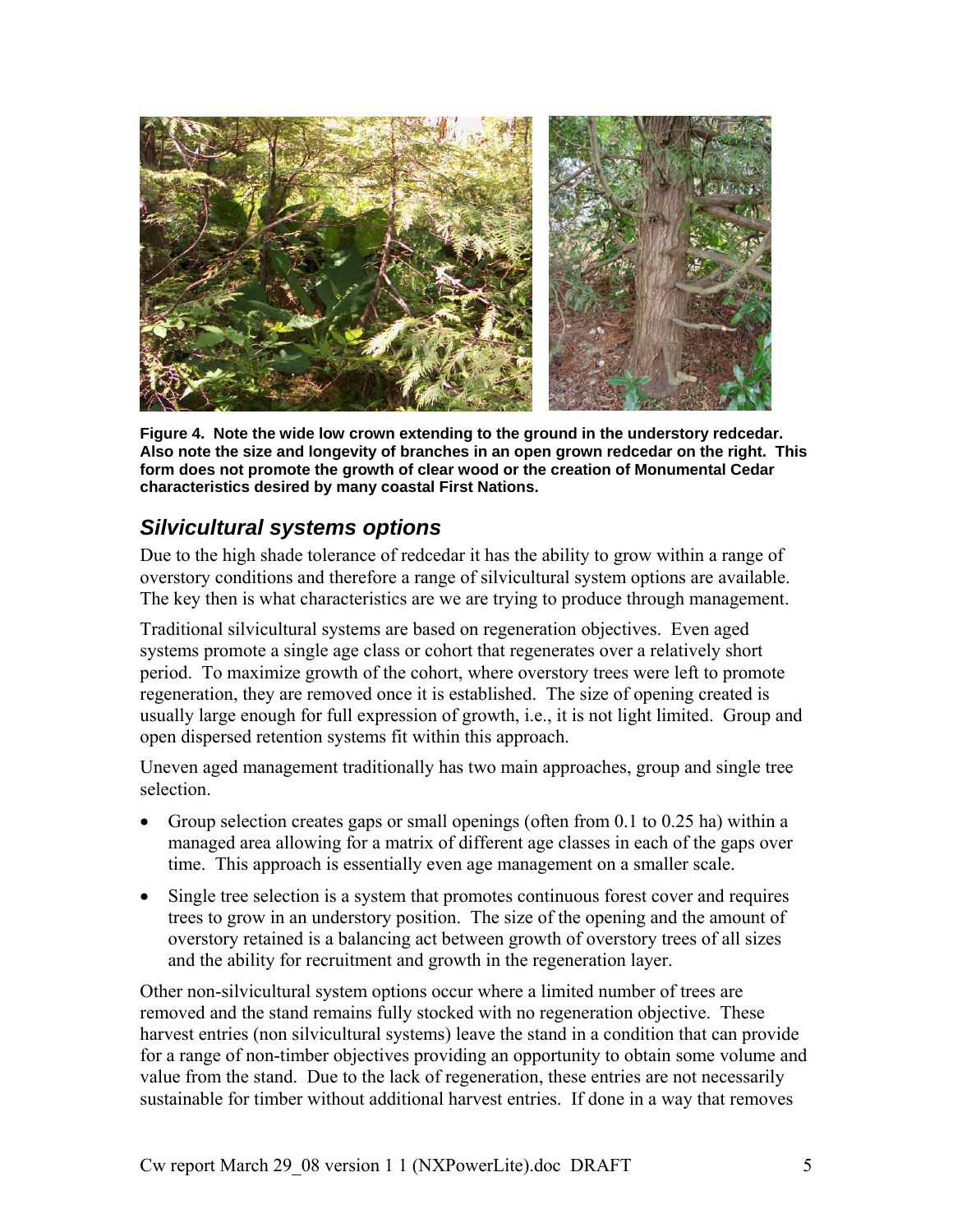future harvest options, this is referred to as High Grading. This approach will not provide for future redcedar with desired characteristics within a reasonable timeframe.

# *What is it we are managing for?*

Timber, monumental cedar, biodiversity, water quality, visuals, slope stability are all identified objectives in areas where redcedar is managed. The list is significant often with overlapping objectives. While the non-timber objectives are important it is also instructive to identify options that create conditions that promote value over time and can meet identified non-timber objectives.

Managers need to ask what conditions are needed for desired redcedar growth and form that will provide desired wood quality characteristics: for example trees with limited lower branches, less taper and increased durability. Crown derived wood has significantly different characteristics than non-crown derived wood, often referred to as mature wood (Jozsa and Middleton, 1994). Juvenile wood in redcedar has a higher relative density (heavier and less insulating properties) than mature wood and has more knots. It therefore has fewer options for use and is less valuable (e.g., TIPSY v 4.1 economic output).

While information on durability is complex and not completely clear for second growth (Clark et al 2004), there is compelling information on growth characteristics and form within various stand structures.

## *How to manage redcedar to meet timber value objectives*

Some questions to ponder:

- 1. What opening size is suited to sustained growth of redcedar?
- 2. How does redcedar respond to overstory removal?
- 3. What would constitute a regime that promotes desired relatively clear wood and few lower branches?
- 4. What happens when redcedar grows in mixed stands with faster growing species?

### **What opening size is suited to sustained growth of redcedar?**

Western redcedar saplings are shade tolerant and will increase in height growth under relatively low light levels. Drever and Lertzman (2002) found increased height growth as light increased from 0 to 20% full sun. Even with increased height, trees that remain in the subcanopy will often have poor form, i.e., heavy branching and a tapered bole (Klinka et al 2000). Thus opening size is important to allow trees to grow together as a cohort or to remain in the stand for long periods (many hundreds of years) to allow for crown lifting.

### **How does redcedar respond to overstory removal?**

Where redcedar is managed in mixed species stands or using single tree selection it is often overtopped by faster growing species such as western hemlock, true firs and sitka spruce (and of course Douglas-fir where they grow together). Burns and Honkala (1990) suggest that while redcedar tolerates understory conditions it should not be given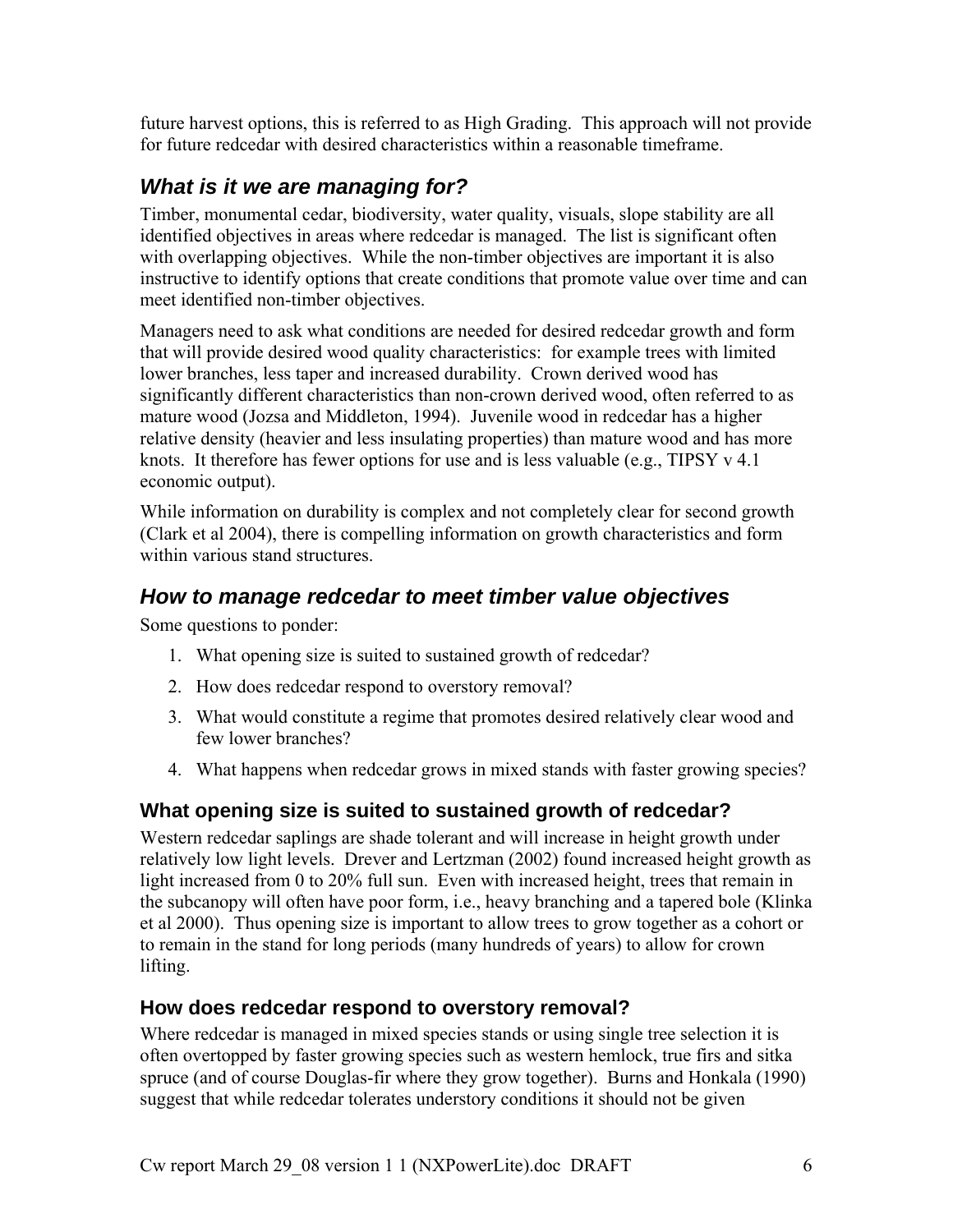excessive crown space. They indicated that thinning from below is preferred as removal of the overstory results in most of the growth allocated to large branches and a spreading crown rather than on the desired stem wood.

Coates (2000) found that for regenerating trees to grow near their full capacity in the ICH biogeoclimatic zone required openings of 0.1 ha if the surrounding canopy trees were 30 m tall. For taller coastal stands he estimated that openings 0.2 to 0.3 ha would be needed to obtain near full growth potential. For example a square opening that measures 0.2 ha would be approximately 45 m by 45m.

To get an indication of opening sizes in areas where harvesting was focused on removal of selected trees, residual basal area is often used to gauge the site occupancy and provide a measure of openness. The following table provides intertree distances based on a range of high retention level basal areas.

| $RBA \, \text{m}^2/\text{ha}$ | Average DBH of<br>leave trees (cm) | Number of trees<br>per ha | Approximate<br>Intertree distance<br>(m) |
|-------------------------------|------------------------------------|---------------------------|------------------------------------------|
| 40                            | 60                                 | 141                       | 8.5                                      |
|                               | 100                                | 51                        | 14                                       |
| 50                            | 60                                 | 177                       | 7.5                                      |
|                               | 100                                | 64                        | 12.5                                     |
| 60                            | 60                                 | 212                       | 6.8                                      |
|                               | 100                                | 76                        | 11.8                                     |

#### **Table 2. Average number of dispersed stems and intertree distance based on a uniform distribution of like sized trees.**

As the residual basal area increases the number of stems to make up the BA increases and the amount of open space decreases. As table 2 indicates with a RBA of 40 m<sup>2</sup>/ha (considered the low end of high retention) and trees with an average diameter of 60 cm would have an average intertree distance of 8.5 m. While there is not intact forest between these trees the gap size created by this distribution is less than 0.01 ha. If the average leave trees were larger, for example 100 cm in diameter this would equate to 51 sph with an average intertree spacing of 14 m (creating a gap of approximately 0.02 ha). Both of these opening sizes are much smaller than the estimated open sizes suggested for full growth potential. These opening sizes will promote branch retention and high taper in understory redcedar.

# *What would constitute a regime that promotes relatively clear wood and few lower branches?*

For redcedar to provide clear-wood Klinka et al (2000) recommends relatively high initial stocking levels (>2000 sph) with delayed density control once the stems are into the stem exclusion stage. This is a true silviculture regime intended to meet a desired timber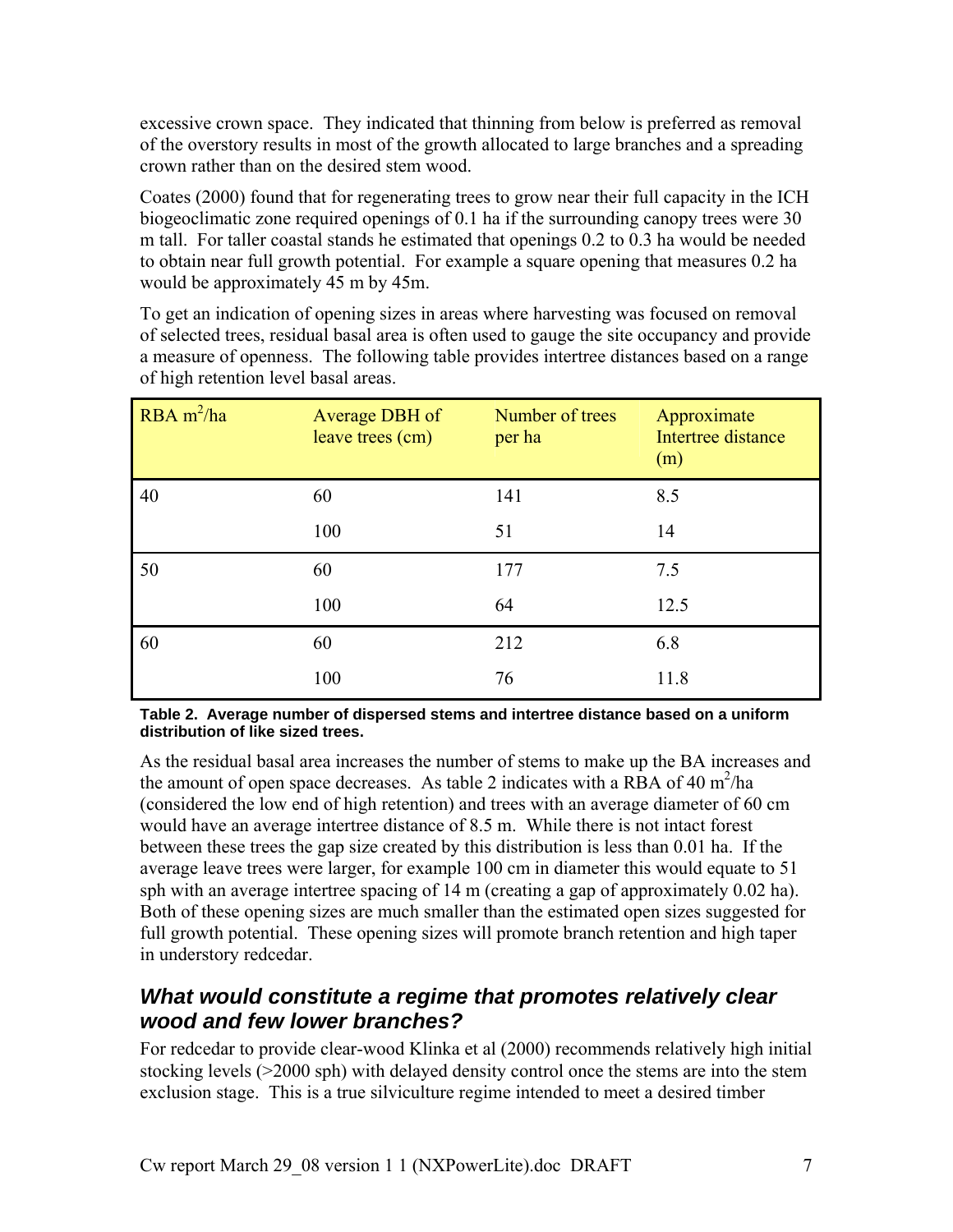objective. Will other approaches create similar desired outcomes? To some extent time will provide the conditions that create clear wood and large trees. The assumption is that most stands will have some healthy cedar and with enough time the trees will provide for the desired characteristics. When natural regeneration is relied upon in areas of low ground disturbance, much of the regeneration will be vegetative and have internal rot, this may not be a wise assumption.



**Figure 5. Pure even aged redcedar stand that is on a trajectory to provide desired characteristics (photo credit Klinka et al 2000).** 

# *Time frames to provide a minimum of 30% high value wood*

While there is no magic number on when a stand is considered economic, stands that require expensive harvesting methods such as helicopter yarding require a significant portion of high value wood. The following example uses 30% H grade or better. Below is an example printout by log grade based on TIPSY 4.1 of a pure redcedar stand.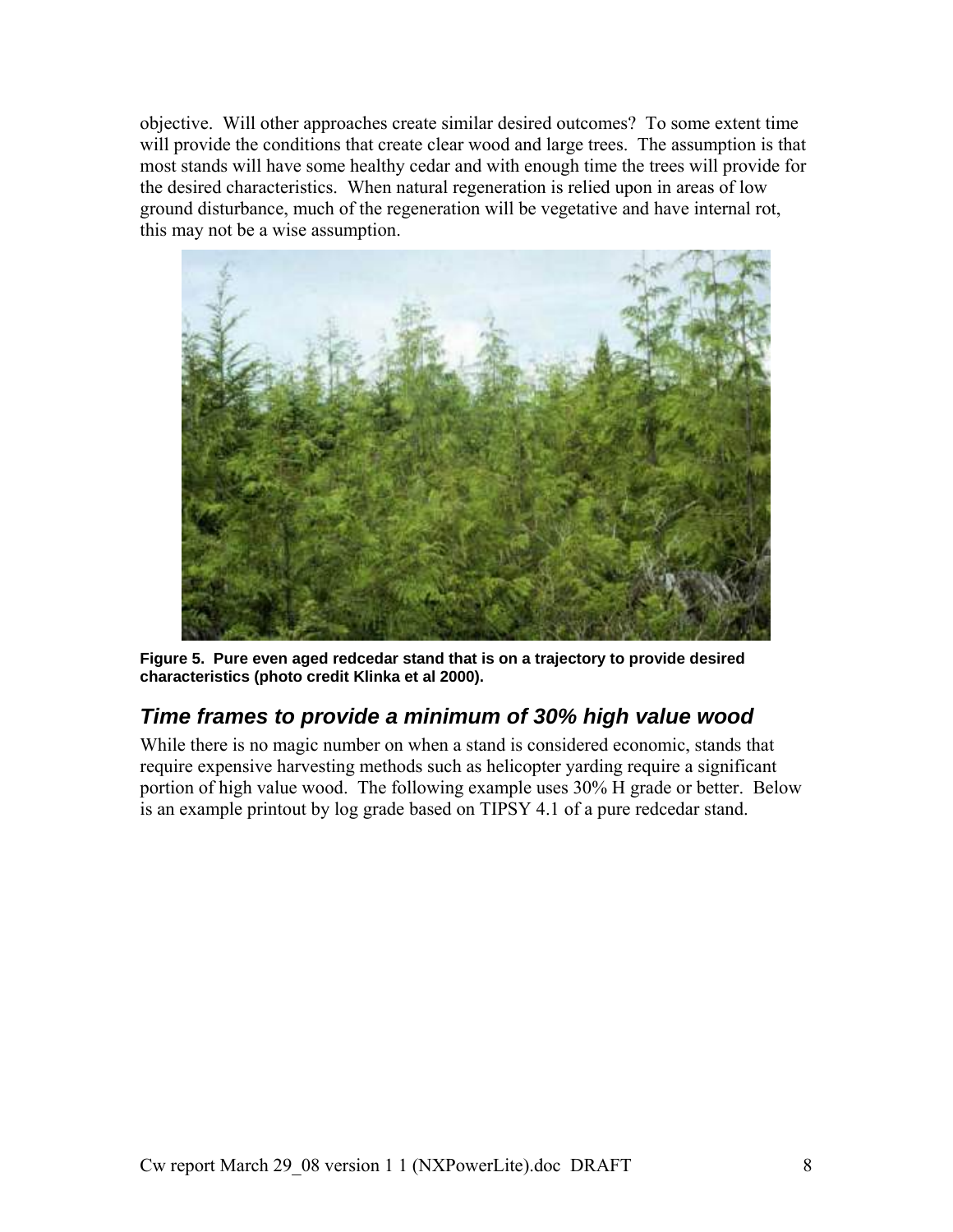|                      | Log Vol. $(m3/ha)$<br>$[10 \text{ cm top}/12.5+]$ |               |            |   |     |                                          |    |   |
|----------------------|---------------------------------------------------|---------------|------------|---|-----|------------------------------------------|----|---|
| TIPSY<br>Age<br>(yr) | Topl<br>Htl<br>$(m)$                              | All<br>Grades | $_{\rm H}$ | I | J   | Grade Grade Grade Grade Grade Grade<br>U | x  | Υ |
| 0.0                  | 0.3                                               | 0             | 0          | о | 0   | ο                                        | о  | о |
| 20.0                 | 7.9                                               | ο             | 0          | о | 0   | о                                        | о  | о |
| 40.0                 | 15.5                                              | 125           | 0          | о | 64  | 43                                       | 14 | 4 |
| 60.0                 | 21.4                                              | 379           | 1          | о | 277 | 80                                       | 19 | 2 |
| 80.0                 | 25.9                                              | 573           | 19         | о | 451 | 83                                       | 18 | 2 |
| 100.0                | 29.4                                              | 758           | 83         | 0 | 571 | 83                                       | 19 | 2 |
| 120.0                | 32.2                                              | 900           | 187        | 0 | 610 | 83                                       | 18 | 2 |
| 140.0                | 34.4                                              | 1042          | 323        | 0 | 616 | 82                                       | 18 | з |
| 160.0                | 36.3                                              | 1165          | 453        | о | 612 | 79                                       | 18 | 3 |
| 180.0                | 37.7                                              | 1258          | 552        | 1 | 605 | 80                                       | 17 | з |
| 200.0                | 39.0                                              | 1331          | 633        | 1 | 598 | 80                                       | 16 | 3 |

#### Figure 6. TIPSY4.1<sup>6</sup> output indicating log grades for a Site Index 20 site of pure redcedar **planted at 1600 sph.**

Note that it is not until the stand reaches 140 years that more than 30% of the volume is from the higher value H grade (estimated value at \$150 per cubic meter compared with \$100 for J grade). The actual values vary over time, but remain relative due to the desired characteristics of H vs J grade. H grade is a larger log with more clear wood than J grade which is considered a good sawlog<sup>7</sup>.

# *What happens when redcedar grows in mixed stands with faster growing species?*

Redcedar will often become relegated to an understory position, resulting in maintenance of the crown and retention of lower branches. Canham et al (2004) report significant competitive effects of hemlock on redcedar growth. They suggest it may occur from a combination of below ground competition and hemlock's negative influence on forest floor nutrient dynamics as its abundance increases in mixed stands. Their study found with increasing amounts of western hemlock there was a strong negative effect on redcedar growth; this was not reciprocal, as added redcedar did not significantly reduce hemlock growth. This has significant consequences where redcedar is being left to regenerate naturally in areas of little or no soil disturbance as western hemlock will dominate the regeneration layer and restrict redcedar growth.

## *What is the likely future trajectory for high retention partial cut stands?*

From the information collected on the growth and form of cedar grown in understory conditions it appears evident that in many cases western hemlock will outgrow it.

 $\overline{a}$ 

 $\frac{6 \text{ http://www.for.gov.bc.ca/hre/software/tipsy.htm}}{http://www.for.gov.bc.ca/hre/software/tipsy.htm}}$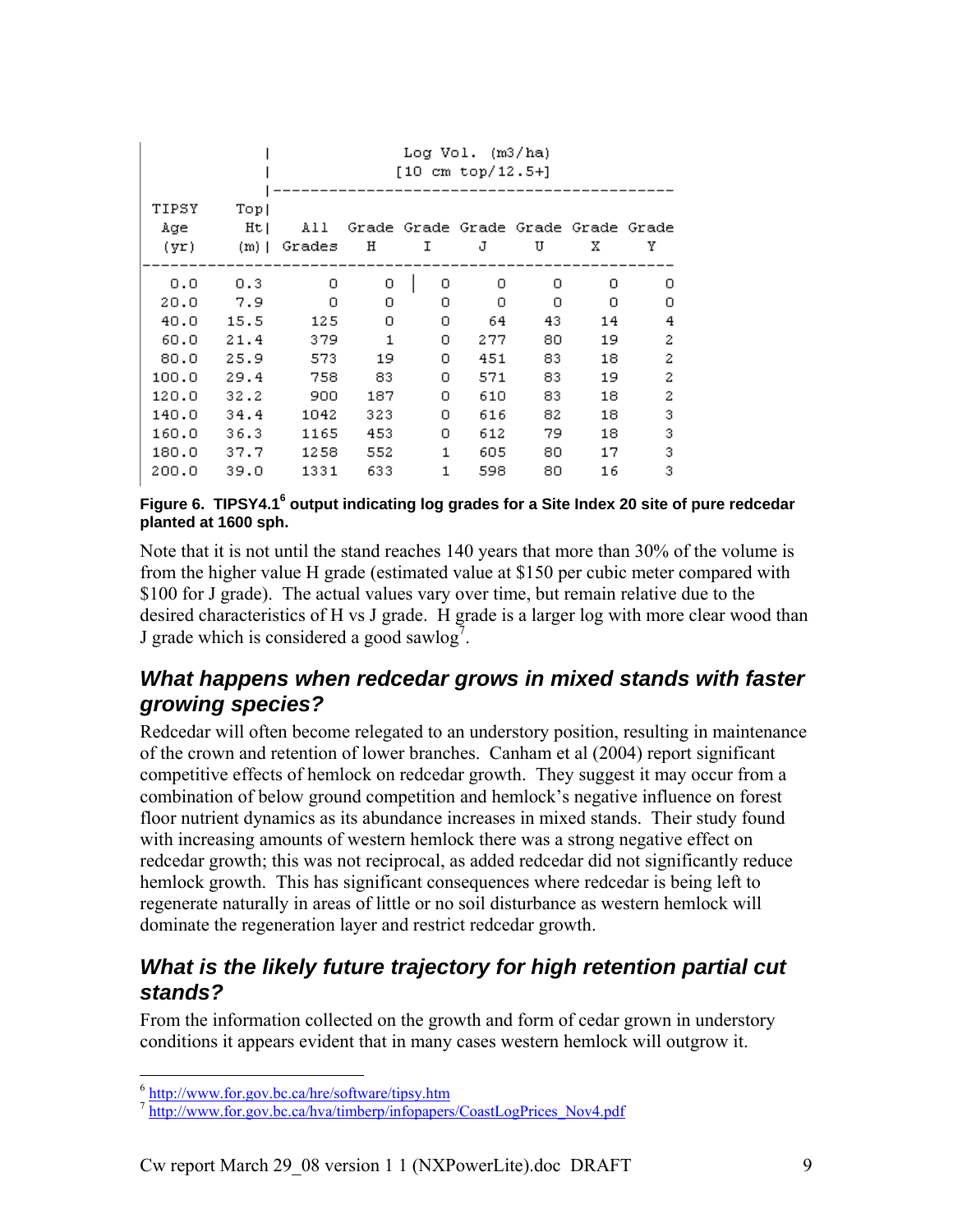Redcedar when subjugated to an understory role will retain many of its lower branches resulting in lower long-term value. Without active management to promote relatively high early densities followed by well thought out thinning regimes it is not realistic to assume high quality timber from stands for a minimum of 140 years.

## *Decision tool for cedar management*

### **Determine the objective: If**

**Other than timber** – options are open, choose the system to maintain or enhance the desired objective.

**Low value timber** – options are open, redcedar will grow under a range of conditions including under high overstory conditions.

- 1. Mixed wood stands with dense hemlock component. Hemlock will generally outcompete the redcedar resulting in fewer larger more valuable cedar at rotation.
- 2. Overstory removal in partial harvests will promote wide crowns and large branches in redcedar.
- 3. Natural regeneration versus planting in areas with minor soil disturbance will promote vegetative reproduction and associated potential for fungal rot.

#### **High value timber – management is required.**

- 1. Create gaps at a minimum of 0.2 ha.
- 2. Stock with planted cedar and protect against browsing. This could be achieved using browse control devises or using browse resistant stock when available.
- 3. Use high densities to promote smaller lower branches and crown lift. Western redcedar self-prunes where side shading is complete or nearly so.
- 4. Thinning should be done with the final product in mind. Oliver et al (1988 as cited by Klinka and Brisco 2007) suggested thinning be delayed until lower branches die to avoid their survival and adding growth. Literature from the 1970's and 1980's (Hamilton and Christie 1971 and Nystrom 1980 as cited in Klinka and Brisco 2007) suggest delaying thinning to age 21 and as late as 30 years leaving 350 sph on high productivity sites to 750 sph on low productivity sites.
- 5. In mixed stands group or clump cedar when planting to promote competition between the cedar not the faster growing matrix species.
- 6. Fertilization can improve growth. For effective response an understanding of the nutrient requirements on a site specific basis are needed as growth can be limited by deficiencies in both macro and micro-nutrients.
- 7. Choose redcedar management based on site specific and landscape level direction.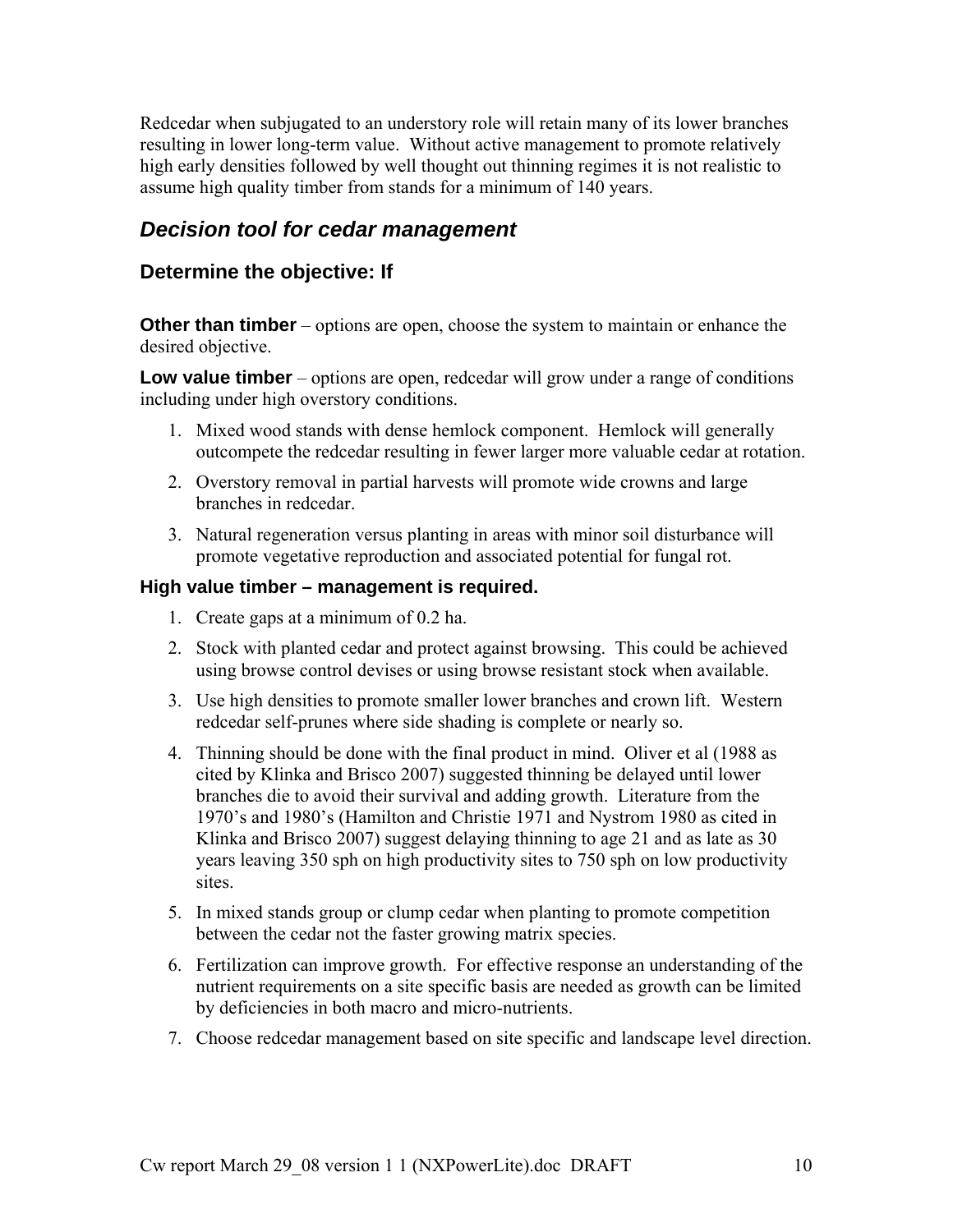# *Where would blocks from Forest Practices Board report on high retention fit within the above process?*

The Board found three general categories of retention and future trajectories.

#### **Type 1. Stocked by overstory, value removal does not exceed volume removal (harvesting the profile).**

This set of blocks remains stocked and has little or no available space for the regeneration of understory stems. It is therefore in a holding pattern that allows for additional harvest. In some cases significant levels of valuable redcedar were left.

#### **Type 2. Stocked by overstory, value removal greatly exceeds volume removal (highgrading); inadequate sites for regeneration.**

This set of blocks had moderate to high levels of retention, much of which is not considered economic. The approach did not create open space to promote redcedar growth. In most cases there was not a clear regeneration strategy indicating desired characteristics of future crop trees.

#### **Type 3. Stocked by overstory, value removal exceeds volume removal; substantial forest health problems due to dwarf mistletoe.**

This set of blocks is similar to those in type 2, with an added issue of hemlock dwarf mistletoe. While the mistletoe may provide a competitive advantage to redcedar in some cases the blocks were not opened up to promote growth and were often left for natural regeneration that will be mainly hemlock.

For most blocks examined they would fall into the

- Other than timber or
- Low value options.

In no cases with high retention were openings sufficiently large enough or density of redcedar conducive to creation of high value cedar products.

# *Conclusion: Active Management is required to obtain redcedar with desired characteristics.*

In order to achieve desired characteristics in western redcedar specific management practices must be used. Cedar grown in unmanaged stands will not produce clear wood without relatively high densities of regenerating cedar. Three management practices that could be effective are:

- Open up the stands, create gaps a minimum of 0.2 ha
- Plant redcedar at higher densities, plan on thinning once lower limbs begin to die.
- Choose your sites for managing redcedar based on growth potential and logistics. In some cases active management may not be desirable and managing for other objectives may be the best option.